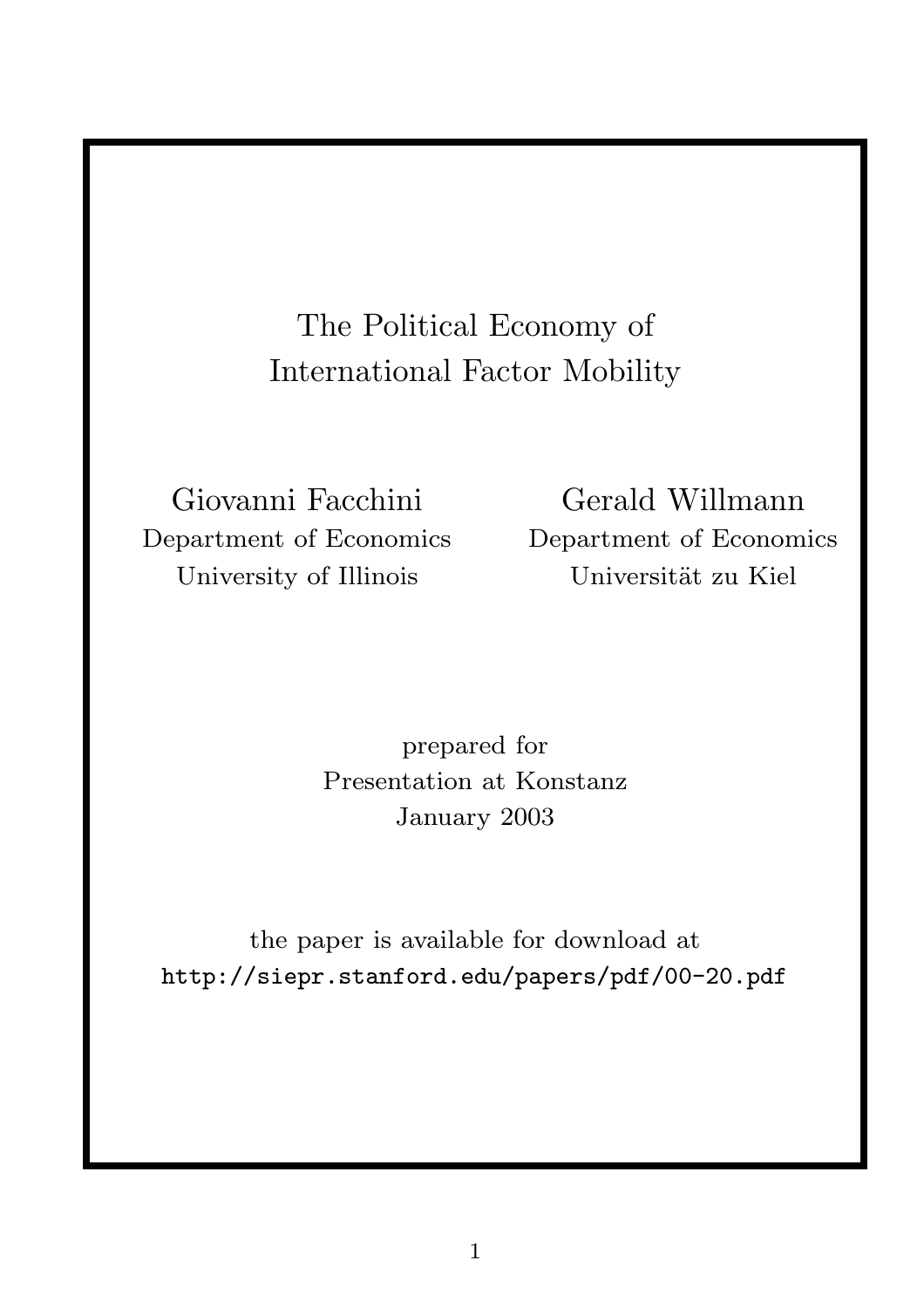### Outline of talk

- Introduction
- Related Literature
- The Factor Protection Game
- Equivalence of Tariffs and Quotas
- Empirical Test
- Conclusions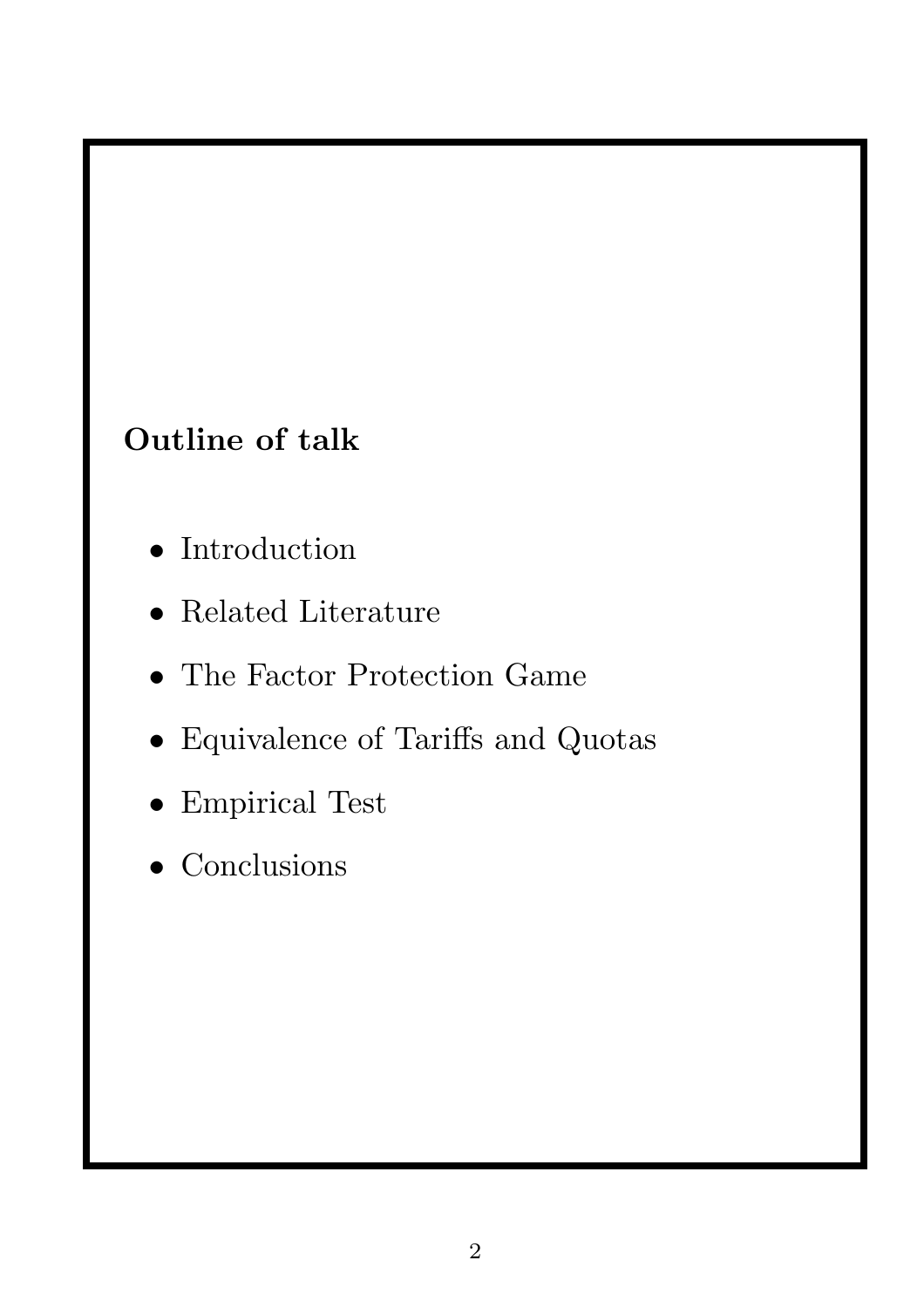## Motivation

- Free international movement of production factors is efficient
- Countries customarily use their sovereignty to restrict immigration and to influence the flows of foreign direct investment.
- Substantial evidence on the role of pressure groups in shaping policy outcome
- Complementarities in production are important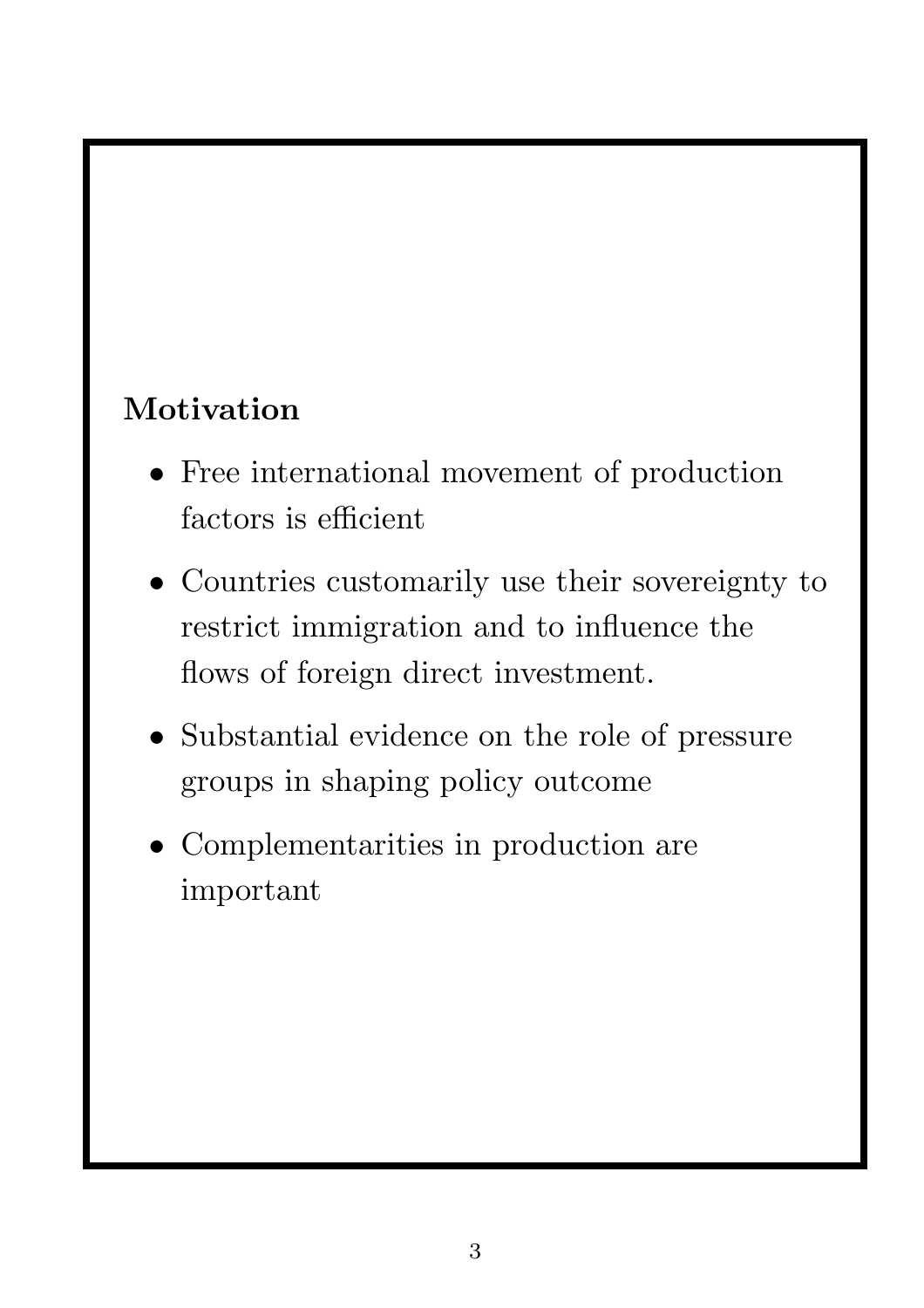### Examples for labor:

- Chinese Exclusion Act (1882)
- Literacy Test (1917)
- Immigration and Reform and Control Act (1986)
- Silicon Valley executives *trooped* before congress to increase the number of H1B visas (1998)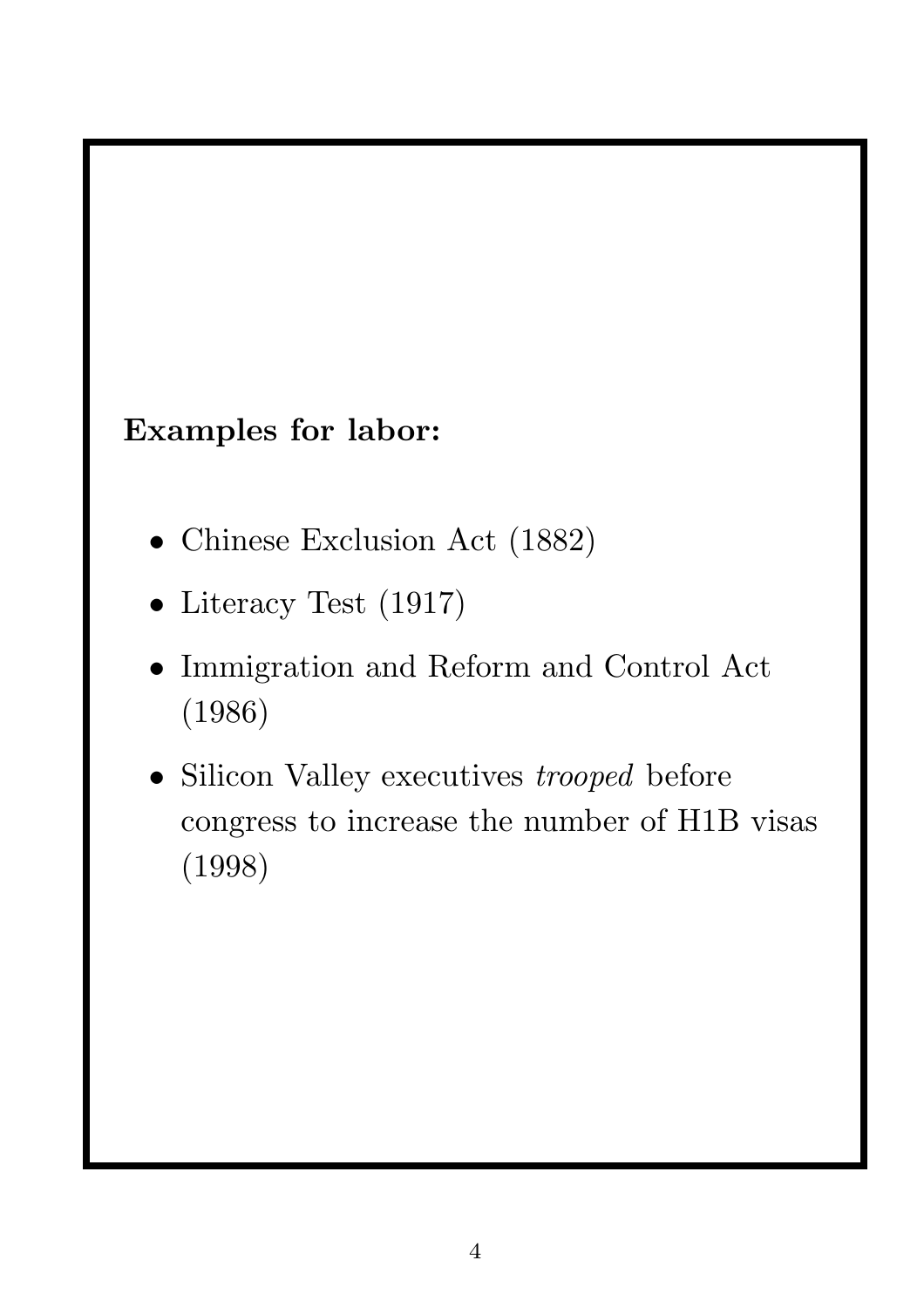### for capital:

- Restrictions on capital mobility used to be quite common
- Today extensive subsidization of FDI examples from the US:

| Year        | Investor            | Dollars per Job |
|-------------|---------------------|-----------------|
| 1980        | Honda               | 4000            |
| early 1980s | Nissan              | 17000           |
| 1984        | Mazda-Ford          | 14000           |
| $mid-1980s$ | Mitsubishi-Chrysler | 35000           |
| $mid-1980s$ | Toyota              | 50000           |
| $mid-1980s$ | Fuji-Isuzu          | 51000           |
| 1992        | <b>BMW</b>          | 70000           |
| 1993        | Mercedes-Benz       | 168000          |

Table 1: FDI Subsidies (Oman, (2000))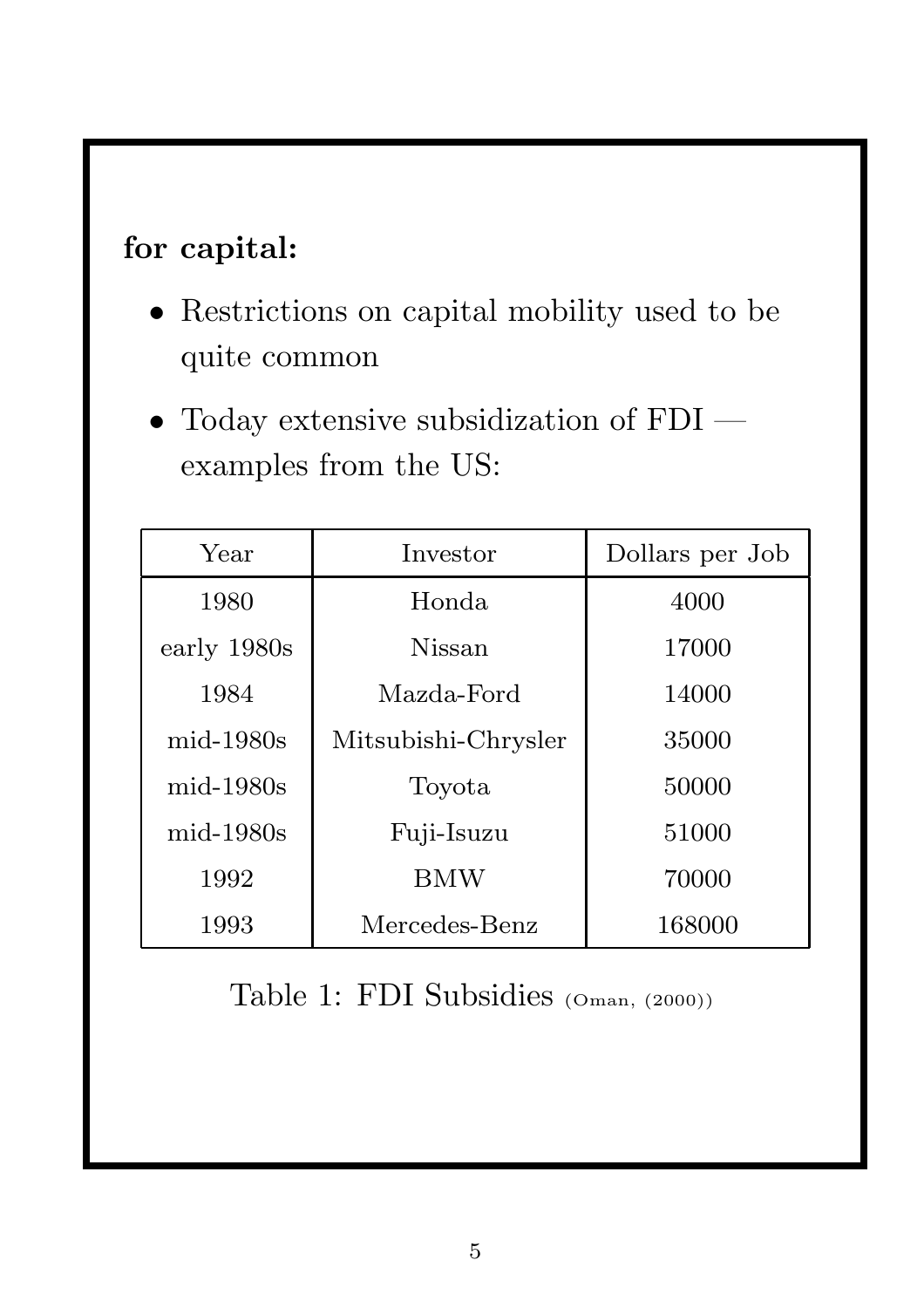## Roadmap

- Propose a theory of the endogenous formation of policy towards the international mobility of production factors.
- Determine equilibrium policy as a result of the interaction of domestic interest groups with incumbent politicians driven by electoral considerations.
- Highlight the role of complementarities among production factors.
- Test the implications of our model.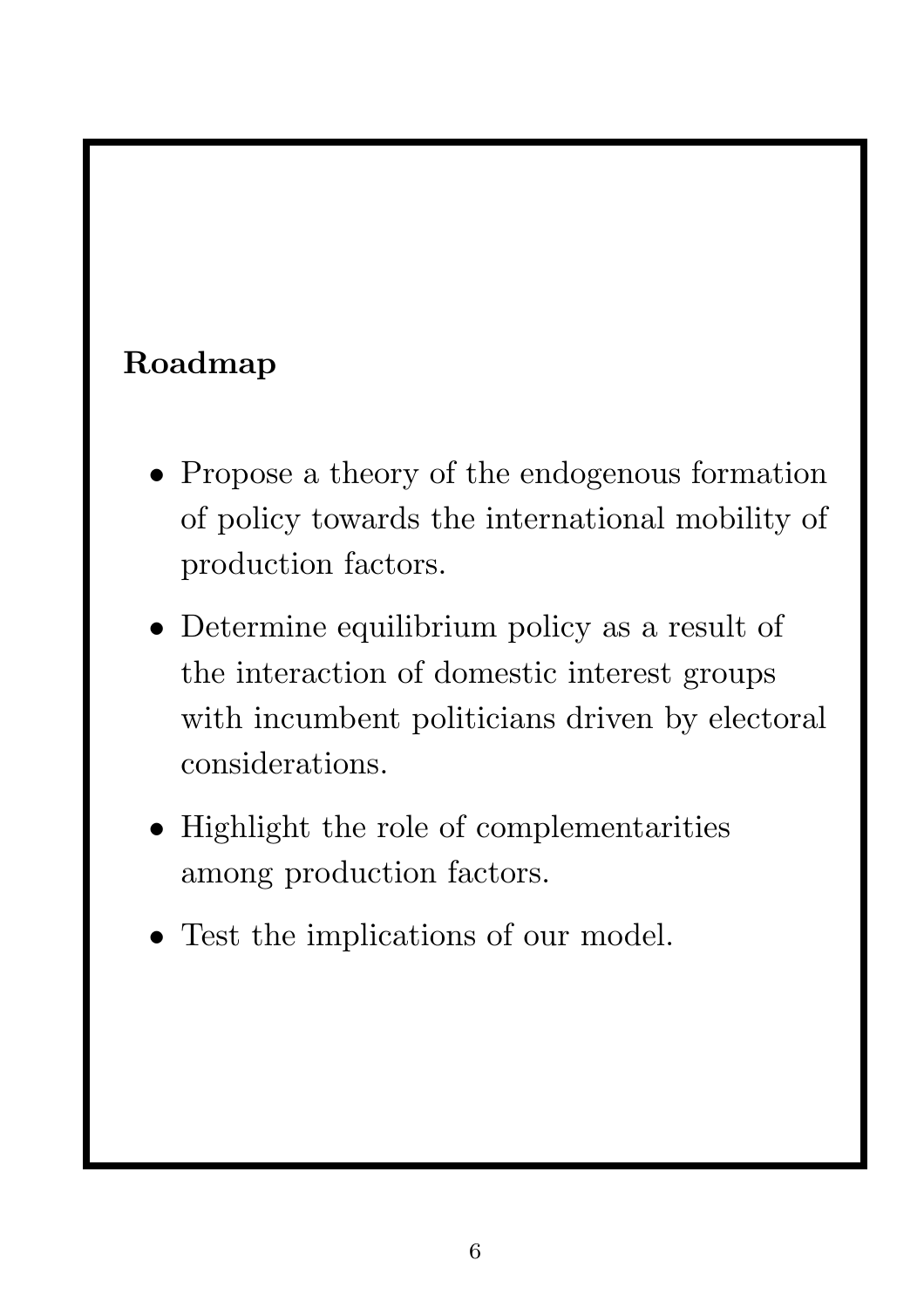# Related Literature

- 1. Int'l Factor Mobility
	- (a) Labor
		- Benhabib (1996)
		- Razin, Sadka and Swagel (1998)
		- Scholten and Thum (1996)
	- (b) Capital
		- Haaparanta (1997)
		- Biglaiser and Mezzetti (1997)
- 2. Trade in Final Goods
	- Grossman and Helpman (1994/95)
	- Levy  $(1999)$
	- Goldberg and Maggi (1999)
	- Gawande et al.  $(2000/01)$
	- Mc Calman (2000)
	- Eicher and Osang (2001)
- 3. Theoretical Framework
	- Bernheim and Whinston (1986)
	- Dixit, Grossman and Helpman (1997)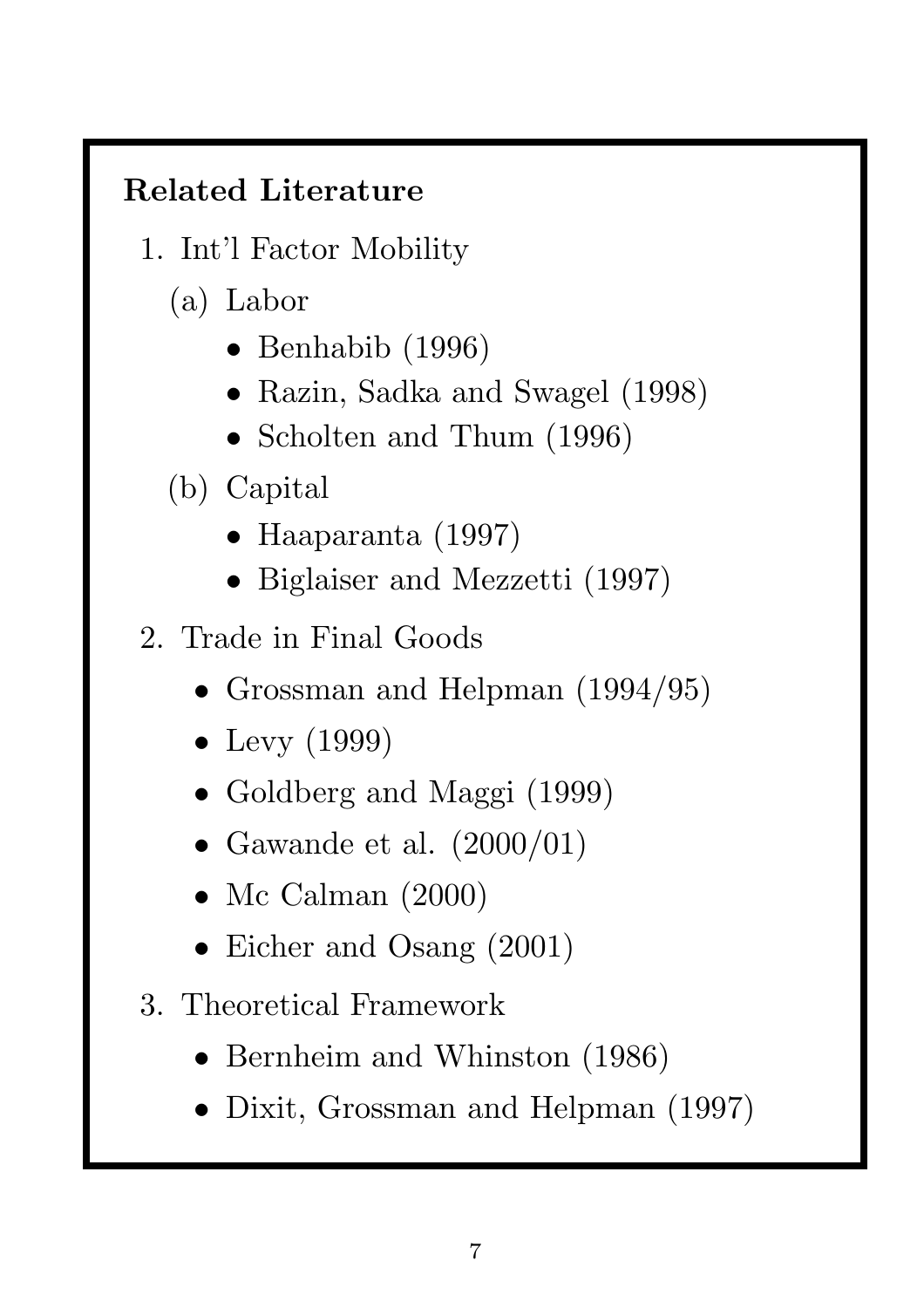## The Model

- Home is small country
- $I = \{1, ..., n\}$  is the set of production factors
- $\Lambda \subseteq I$  (exogenous) subset of organized factors
- One output good, DRTS technology:  $Y = F(L_1, ..., L_n)$
- $\pi(\mathbf{w})$  is the profit function
- $\ell_i$  is domestic factor supply,  $L_i^D$  $i$ <sup>D</sup> is domestic factor demand,  $m_i = L_i^D - \ell_i$  is the amount of factor i imported
- Output price normalized to 1
- $w_i, w_i^*$ i are the domestic and foreign *real* prices of factor i
- Government controls international factor flows
- $M$  agents
- $\alpha_i = \frac{M_i}{M}$  share of the population supplying factor  $i$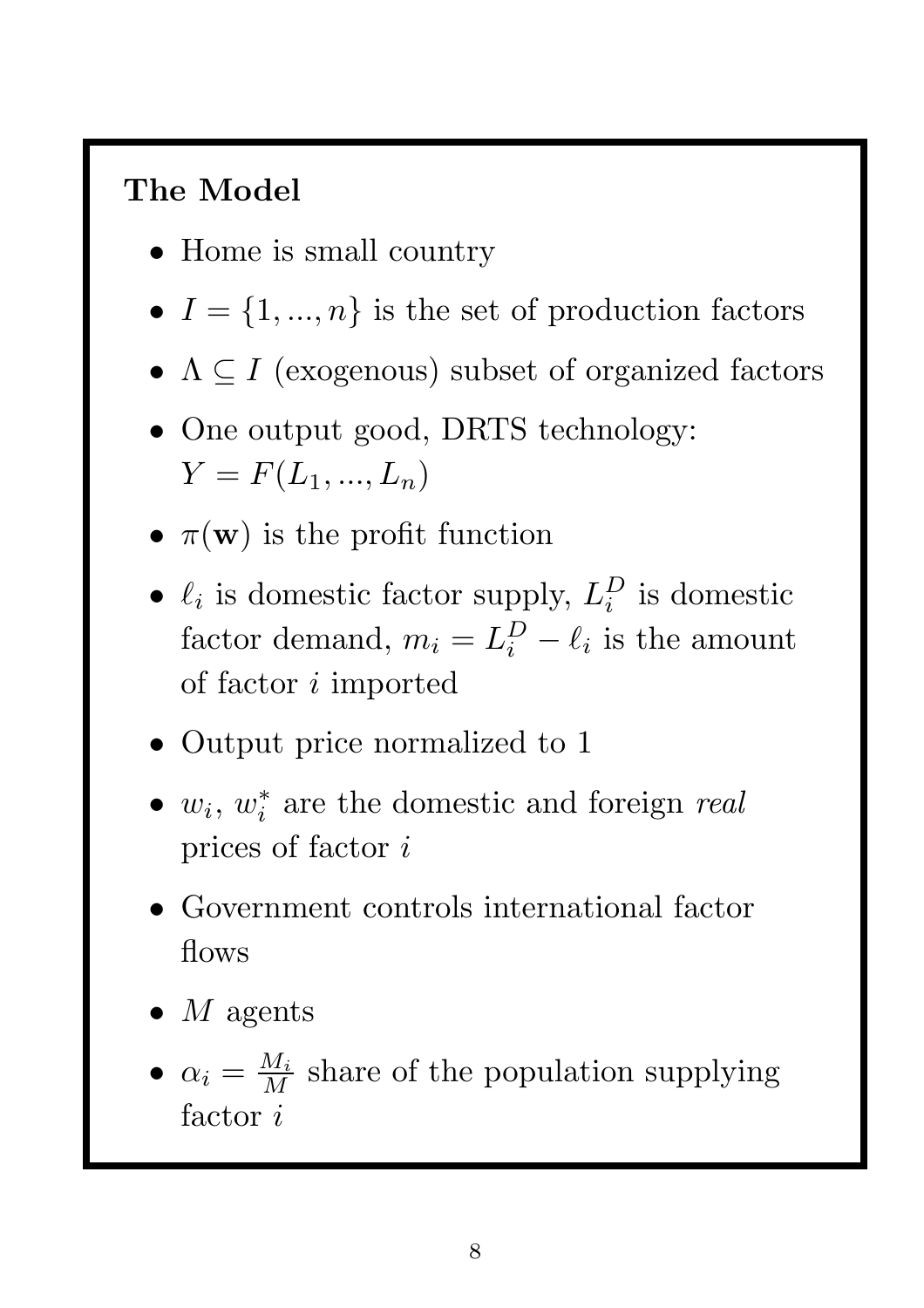#### The Factor Protection Game

Agents play a non-cooperative *menu auction* à la Bernheim and Whinston (1986)

- 1st stage: lobbying factors present government (the auctioneer) with contribution schedules  $B_i(\mathbf{w})$
- 2nd stage: Government sets domestic price vector  $\mathbf{w} \in \mathbf{W}$  (or equivalently tariff or quota) and collects contributions

# *Payoffs:*

- Factor i's *gross* payoff  $g_i(\mathbf{w}) = w_i \ell_i + \alpha_i [\pi + \sum_{k \in I} (w_k - w_k^*)]$  $_{k}^{*})$  $\left( L_{k}^{D}-\ell_{k}\right)$ ]
- Government's objective  $S = a \sum_{i \in I} g_i(\mathbf{w}) + \sum_{i \in \Lambda} B_i(\mathbf{w})$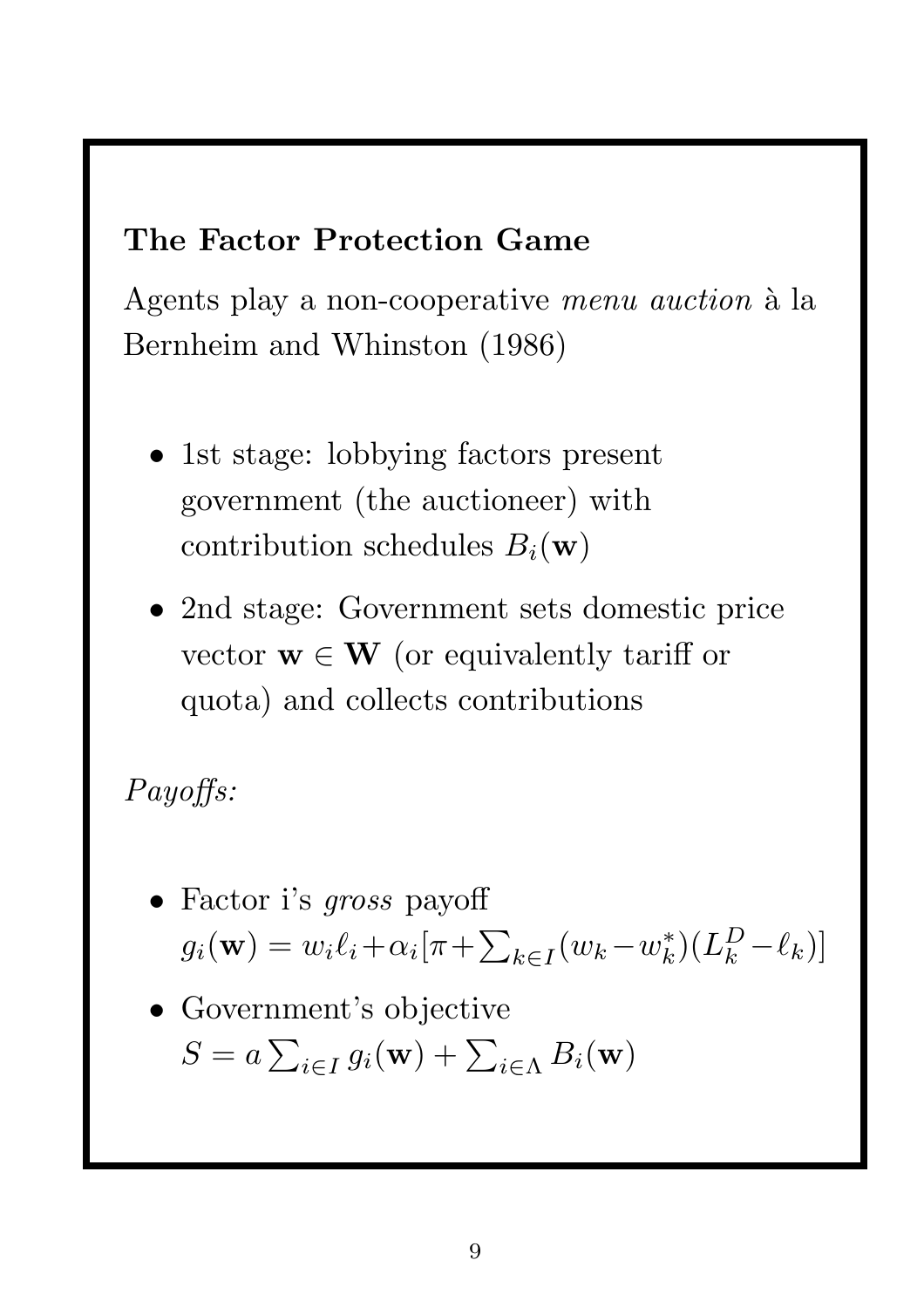#### Equilibrium Policy

 $\bf{Proposition\ 1}\ \left(\{B_i^0(\mathbf{w})\}_{i\in\Lambda},\mathbf{w^0}\right)\ is\ a\ subgame$ *perfect Nash equilibrium for the factor protection game if and only if:*

- *i*)  $B_i^0(\mathbf{w})$  *is feasible*  $\forall i \in \Lambda$ ,
- *ii*)  $\mathbf{w}^0 \in$  $\arg \max_{\mathbf{w} \in \mathbf{W}} \quad a \sum_{k \in I} g_k(\mathbf{w}) + \sum_{k \in \Lambda} B_k^0(\mathbf{w}),$  $\sqrt{2\pi}$

*iii)* 
$$
\mathbf{w}^0 \in \arg \max_{\mathbf{w} \in \mathbf{W}} a \sum_{k \in I} g_k(\mathbf{w}) +
$$
  
 $\sum_{k \in \Lambda} B_k^0(\mathbf{w}) + g_i(\mathbf{w}) - B_i^0(\mathbf{w}) \quad \forall i \in \Lambda,$ 

iv) 
$$
\forall i \in \Lambda, \exists \mathbf{w}^i \in \mathbf{W}
$$
 that maximizes  
\n $a \sum_{k \in I} g_k(\mathbf{w}) + \sum_{k \in \Lambda} B_k^0(\mathbf{w})$  such that  
\n $B_i^0(\mathbf{w}^i) = 0.$ 

Assumption:  $B_i(\mathbf{w})$  is differentiable for all  $i \in \Lambda$ .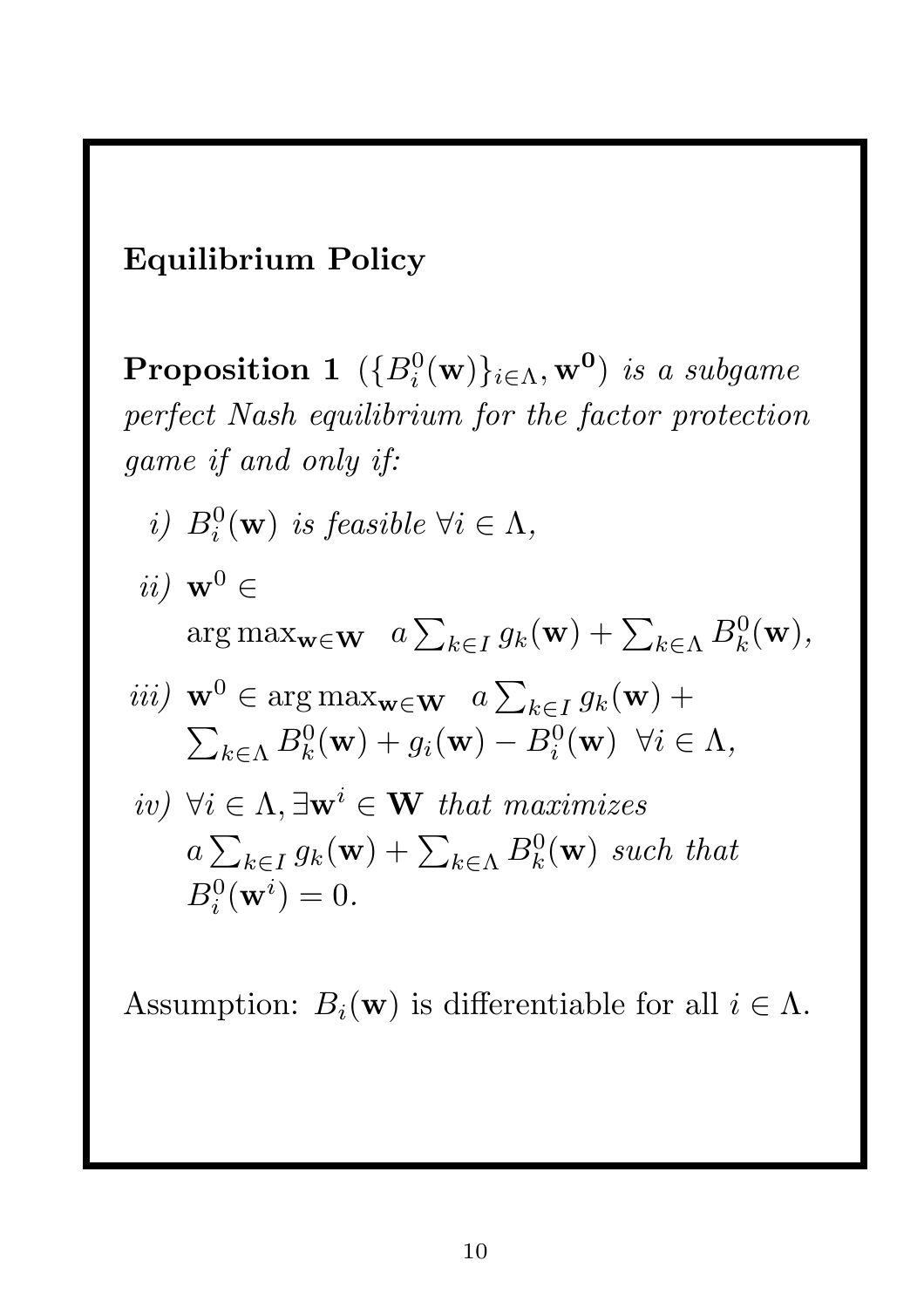*ii)*

$$
a \sum_{k \in I} \nabla g_k(\mathbf{w}^0) + \sum_{k \in \Lambda} \nabla B_k^0(\mathbf{w}^0) = 0
$$

*iii)*

$$
a \sum_{k \in I} \nabla g_k(\mathbf{w}^0) + \sum_{k \in \Lambda} \nabla B_k^0(\mathbf{w}^0) +
$$
  

$$
\nabla g_i(\mathbf{w}^0) - \nabla B_i^0(\mathbf{w}^0) = 0 \quad \forall i \in \Lambda
$$

Combining the two we have:

$$
\nabla g_i(\mathbf{w}^0) = \nabla B_i^0(\mathbf{w}^0)
$$

Summing over  $i \in \Lambda$  and substituting into  $ii$ ) gives

$$
a \sum_{i \in I} \nabla g_i(\mathbf{w}^0) + \sum_{i \in \Lambda} \nabla g_i(\mathbf{w}^0) = 0
$$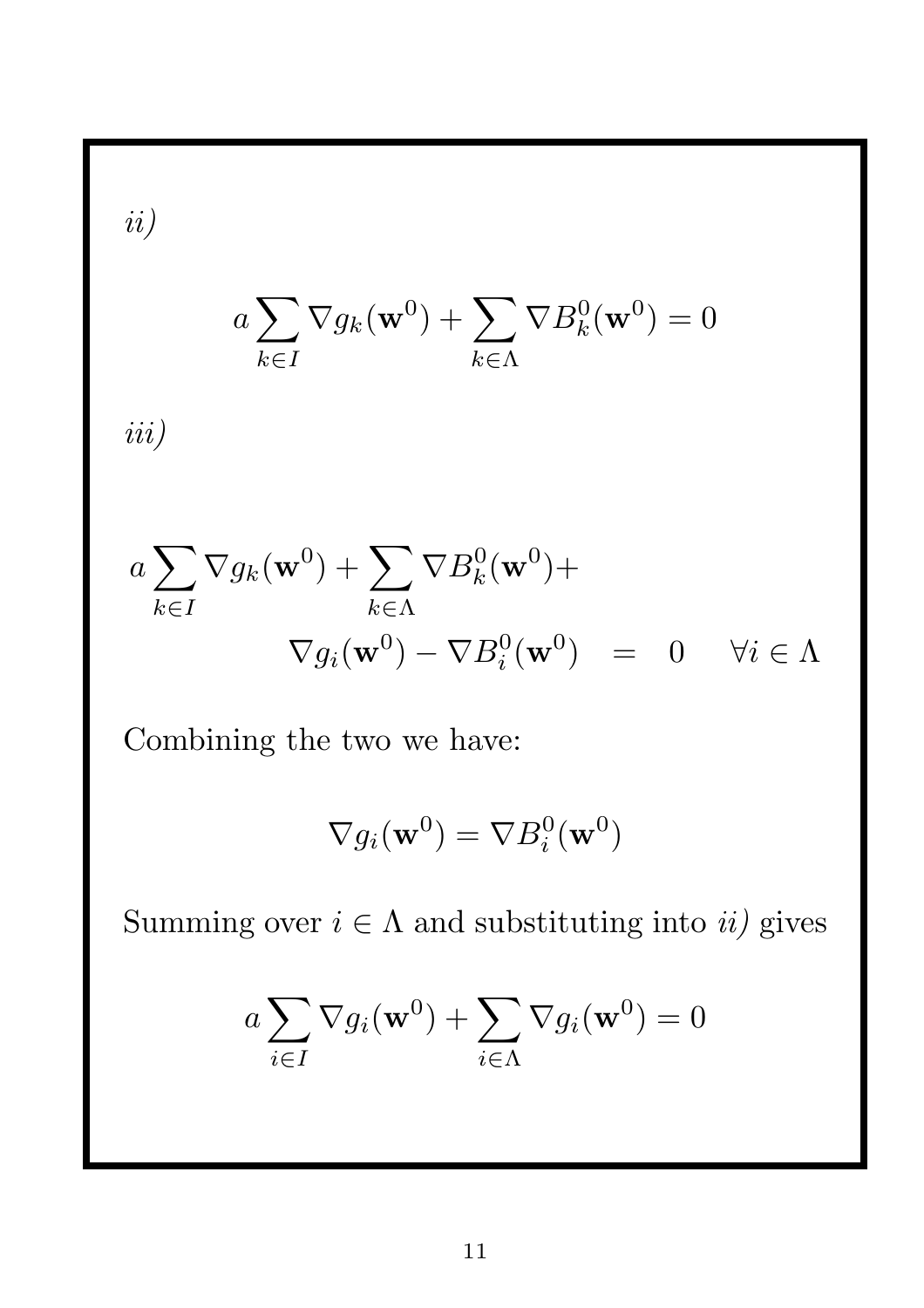Taking a closer look at the gradient:

$$
\frac{\partial g_i(\mathbf{w})}{\partial w_j} = \delta_{ij}\ell_j + \alpha_i \left( -\ell_j + \sum_{k \in I} (w_k - w_k^*) \frac{\partial L_k^D}{\partial w_j} \right)
$$
  
where  $\delta_{ij} = \begin{cases} 1 & \text{if } i = j \\ 0 & \text{otherwise} \end{cases}$ 

2 sums in our final FOC can then be rewritten as

$$
\sum_{i \in \Lambda} \nabla g_i(\mathbf{w}^0) = I_j \ell_j +
$$
\n
$$
\alpha_{\Lambda} \left( -\ell_j + \sum_{i \in I} (w_i - w_i^*) \frac{\partial L_i^D}{\partial w_j} \right)
$$
\n
$$
\sum_{i \in I} \nabla g_i(\mathbf{w}^0) = \sum_{i \in I} (w_i - w_i^*) \frac{\partial L_i^D}{\partial w_j}
$$
\nwhere  $\alpha_{\Lambda} = \sum_{i \in \Lambda} \alpha_i$ ,  $I_j = \begin{cases} 1 & \text{if } j \text{ lobbies} \\ 0 & \text{otherwise} \end{cases}$ 

Substituting back into the final FOC results in a system of equations that we solve as follows: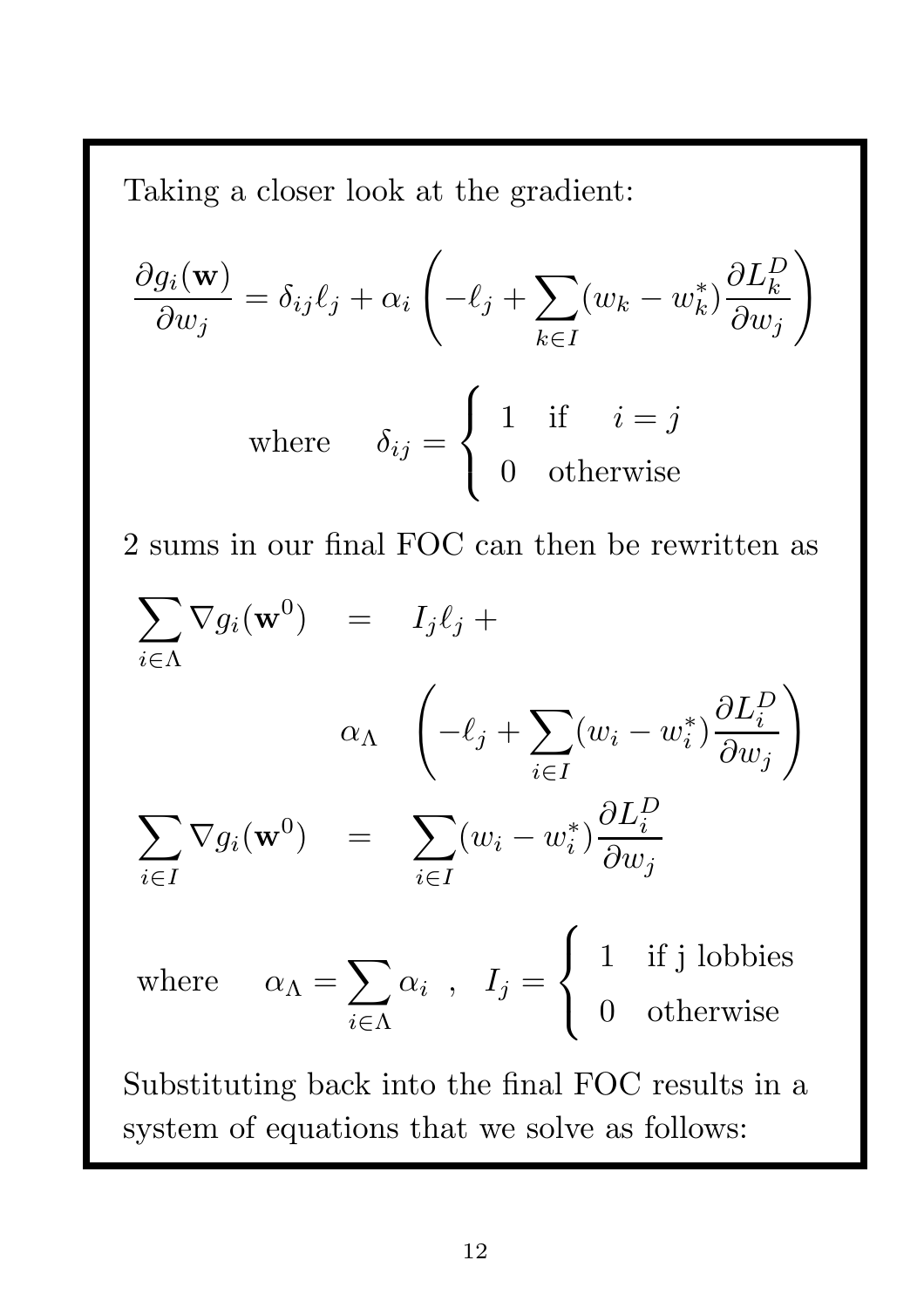Proposition 2 If the equilibrium factor price vector lies in the interior of  $W$ , then the government chooses a factor price vector that satisfies

$$
\mathbf{w} - \mathbf{w}^* = (\nabla_{\mathbf{w}}^2 \pi)^{-1}(\mathbf{z})
$$

$$
z_j = \frac{(I_j - \alpha_\Lambda)\ell_j}{a + \alpha_\Lambda}
$$

where  $\alpha_{\Lambda} = \sum$  $i \in \Lambda$  $\alpha_i$  ,  $I_j =$  $\sqrt{ }$  $\int$  $\overline{\mathcal{L}}$ 1 if j lobbies 0 otherwise

Since  $(\nabla^2_{\mathbf{w}} \pi)^{-1} = -\nabla^2 F$ , we have

$$
w_j - w_j^* = -\frac{1}{a + \alpha \Lambda} \sum_i F_{ji} (I_i - \alpha \Lambda) \ell_i
$$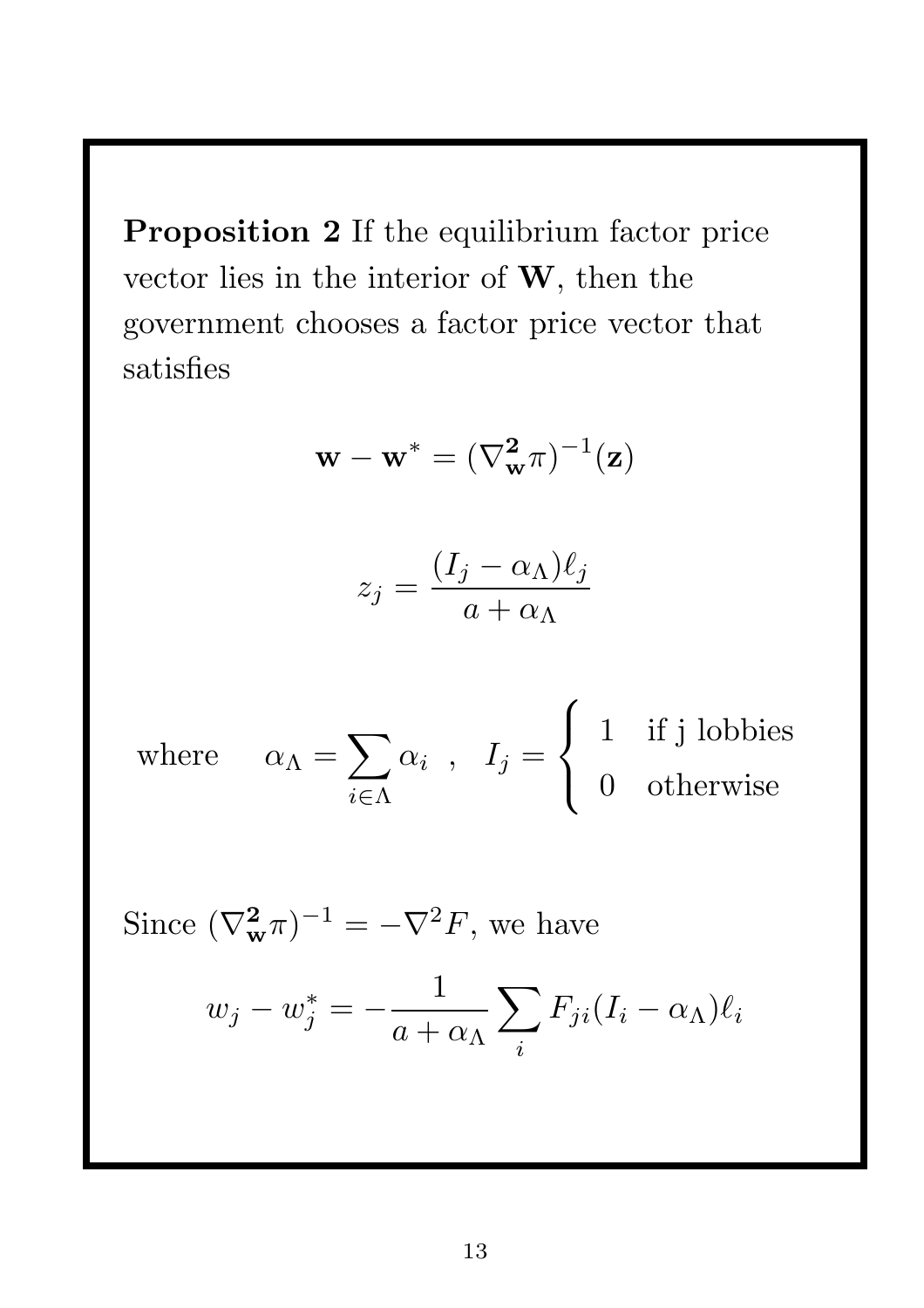## Interpretation

If factor  $j$  lobbies, protection

- increases with the amount of factor domestically supplied
- decreases with the share of the population lobbying  $(\alpha_{\Lambda})$
- decreases with the weight attached to social welfare in government's objective function  $(a)$
- complementarities in production matter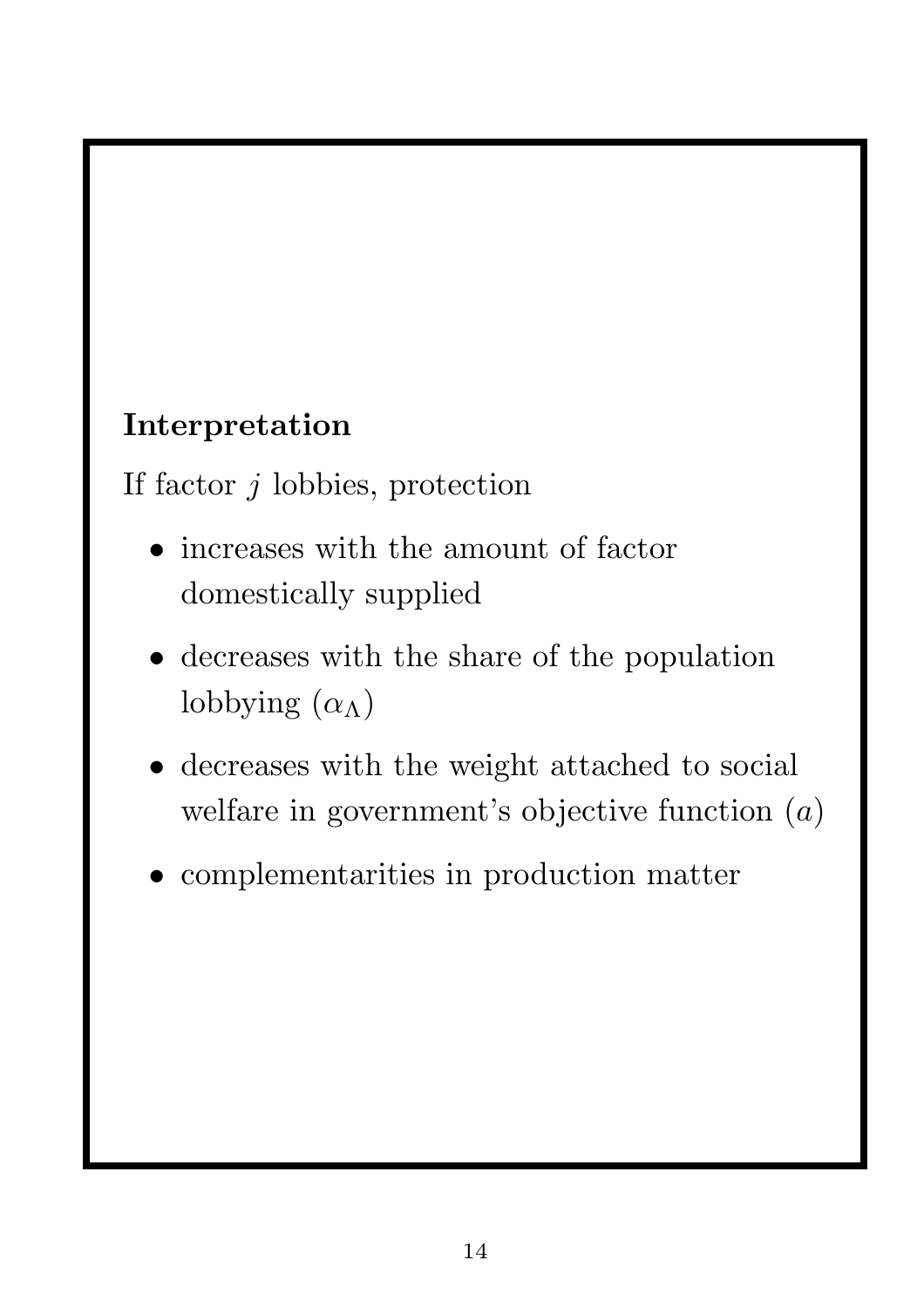### Complementarities

*Definition:* two inputs i, j are

- complements if  $F_{ij} > 0$
- substitutes if  $F_{ij} < 0$

A lobbying *complement (substitute)* has a *detrimental (positive)* effect on the degree of protection granted to a factor.

These effects are reversed if the other factor does not lobby.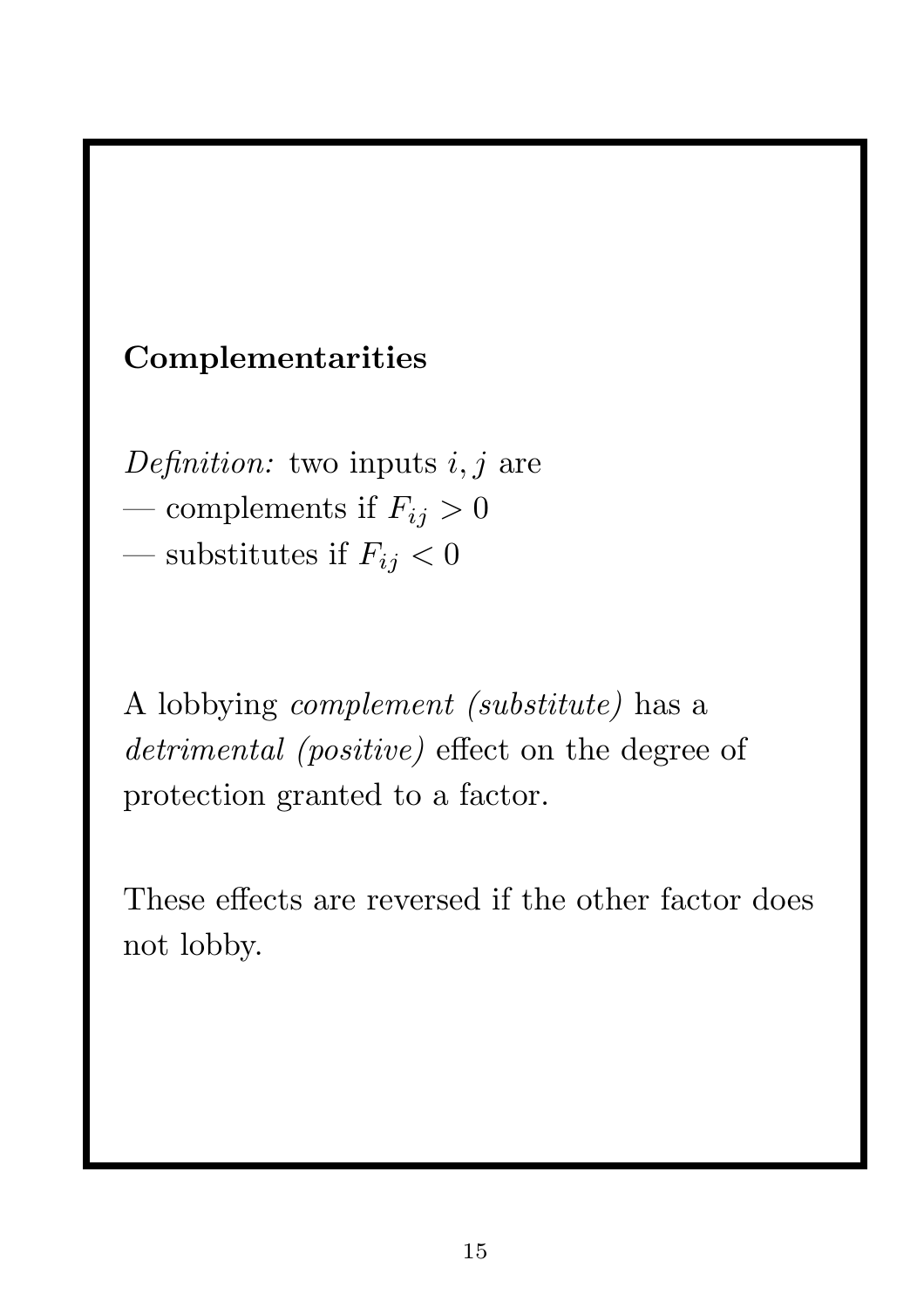Example : Separability (G-H, 1994)

Assume 
$$
\frac{\partial^2 \pi}{\partial w_i \partial w_j} = 0
$$
 if  $i \neq j$ . Then

$$
\frac{t_i}{1+t_i} = \frac{(I_i - \alpha_{\Lambda})}{a + \alpha_{\Lambda}} \frac{1}{\epsilon_{m_i, w_i}} \frac{\ell_i}{m_i}
$$

Provided the country imports factor  $i$ :

- 1. If factor i lobbies, it will be granted protection  $(t_i > 0)$ , if it does not imports of that factor are going to be subsidized;
- 2. If factor i lobbies, protection is decreasing in the share of the population lobbying (the parameter  $\alpha_{\Lambda}$ ).
- 3. Protection is decreasing with the elasticity of import demand and is increasing with the inverse of the import penetration ratio.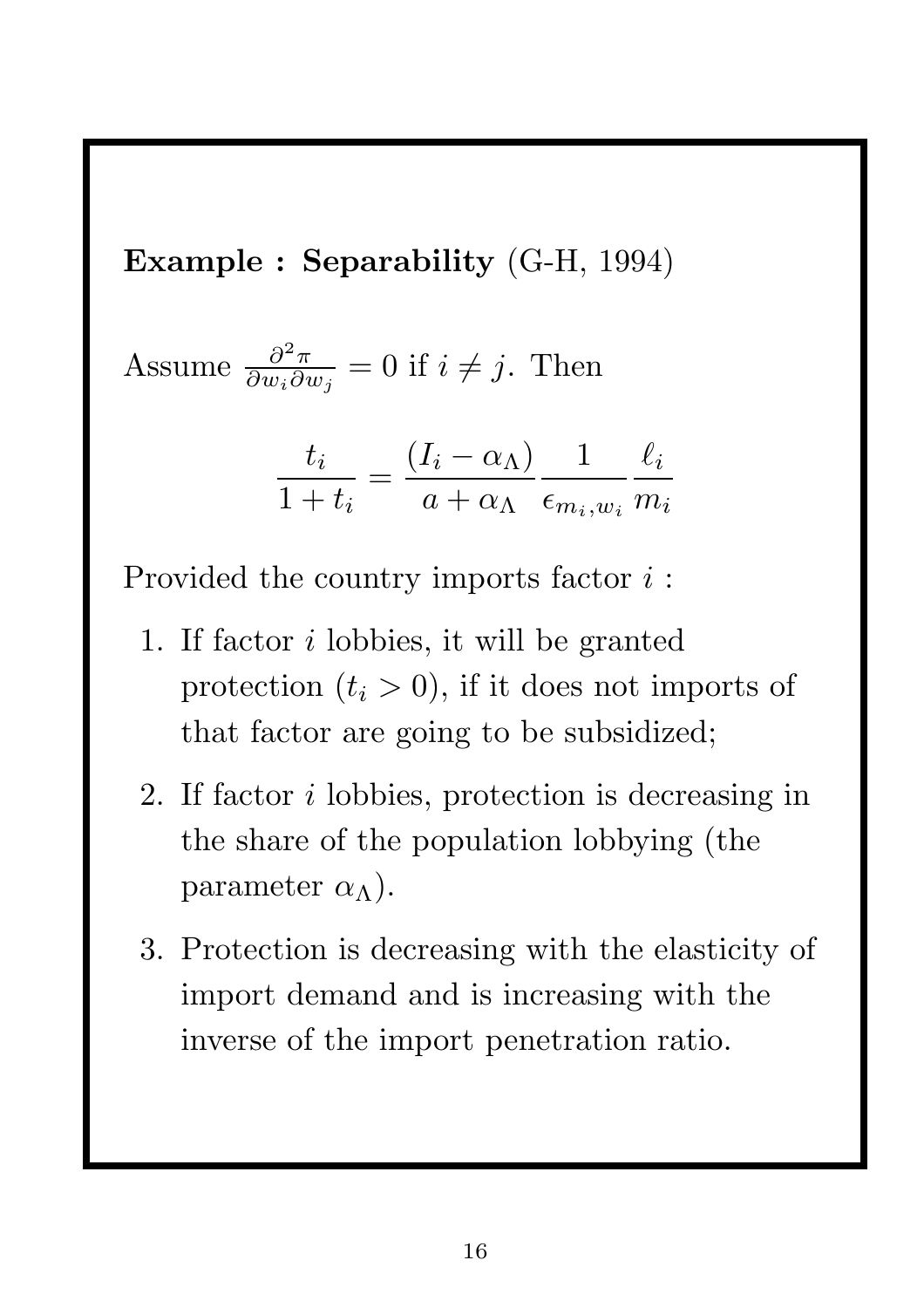#### Equivalence of Tariffs and Quotas

#### The quota game

- Define  $\phi(\mathbf{w}) \equiv -\nabla \pi : \mathbf{W} \to \mathbf{L}$
- Lobbys' contribution schedules  $\tilde{B}_i(\mathbf{L})$
- Government chooses domestic employment levels L and collects the contributions from the lobbies

## *Payoffs:*

• Factor i's *gross* payoff

$$
\tilde{g}_i(\mathbf{L}) = \phi_i^{-1}(\mathbf{L})\ell_i + \alpha_i[\pi(\phi^{-1}(\mathbf{L})) + \sum_{k \in I} (\phi_k^{-1}(\mathbf{L}) - w_k^*)(L_k^D - \ell_k)]
$$

• Government's objective

$$
\tilde{S} = a \sum_{i \in I} \tilde{g}_i(\mathbf{L}) + \sum_{i \in \Lambda} \tilde{B}_i(\mathbf{L})
$$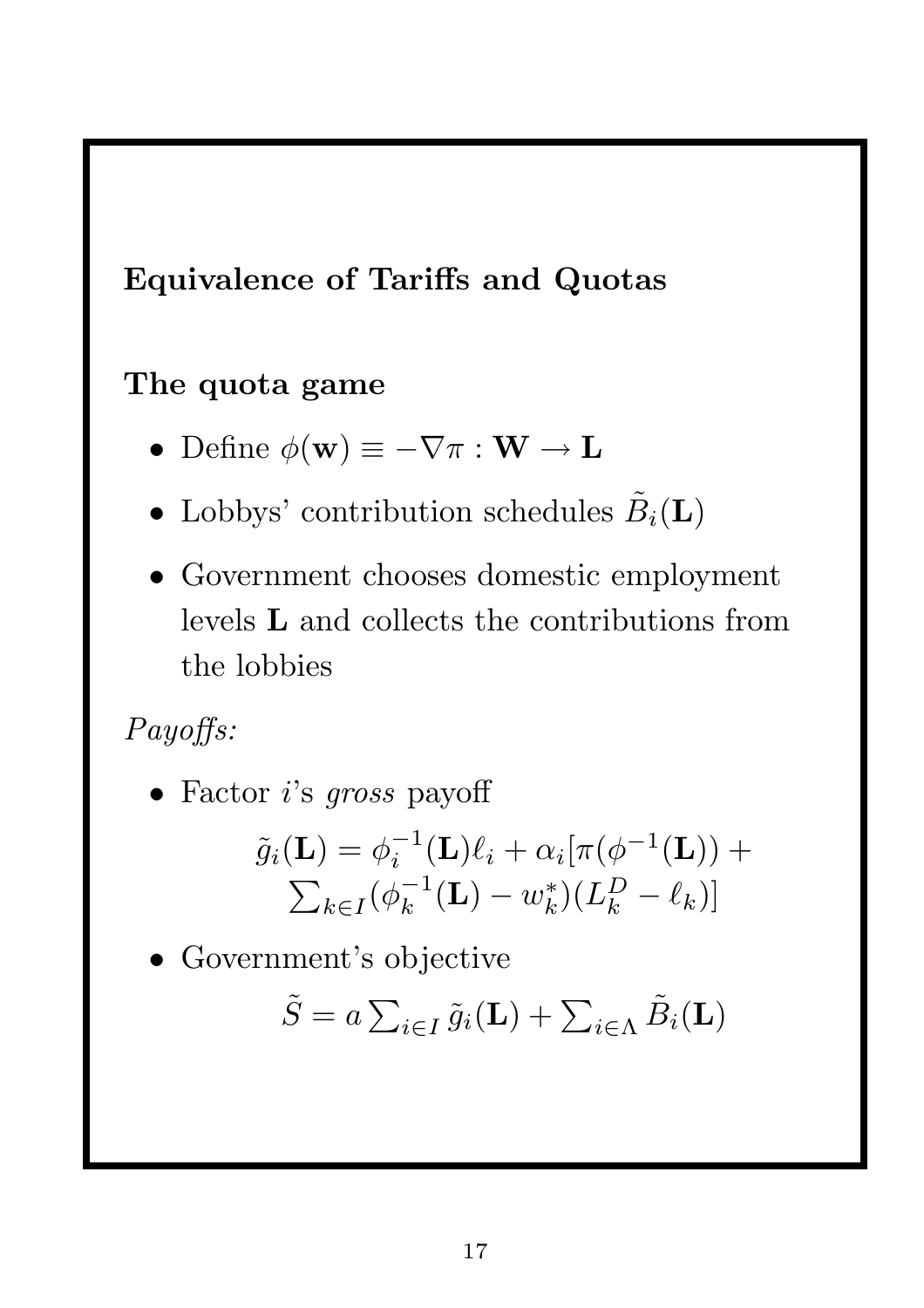Proposition 3 The tariff game and the quota game are strategically equivalent.

# Proof

- 1. Use lemma 1: for all  $\mathbf{W}_J \subseteq \mathbf{W}$ ,  $\phi_J(\mathbf{w}) : \mathbf{W}_J \to \mathbf{L}_J$  is one to one, since  $\pi$  is strictly convex.
- 2. let  $\tilde{B}_i(\mathbf{L}) = B_i(\phi^{-1}(\mathbf{L}))$  (no restriction on functional spaces) and then it's a matter of relabelling

# Remark

The result can be extended to a mixed case, where the government chooses any combination of tariffs and quotas.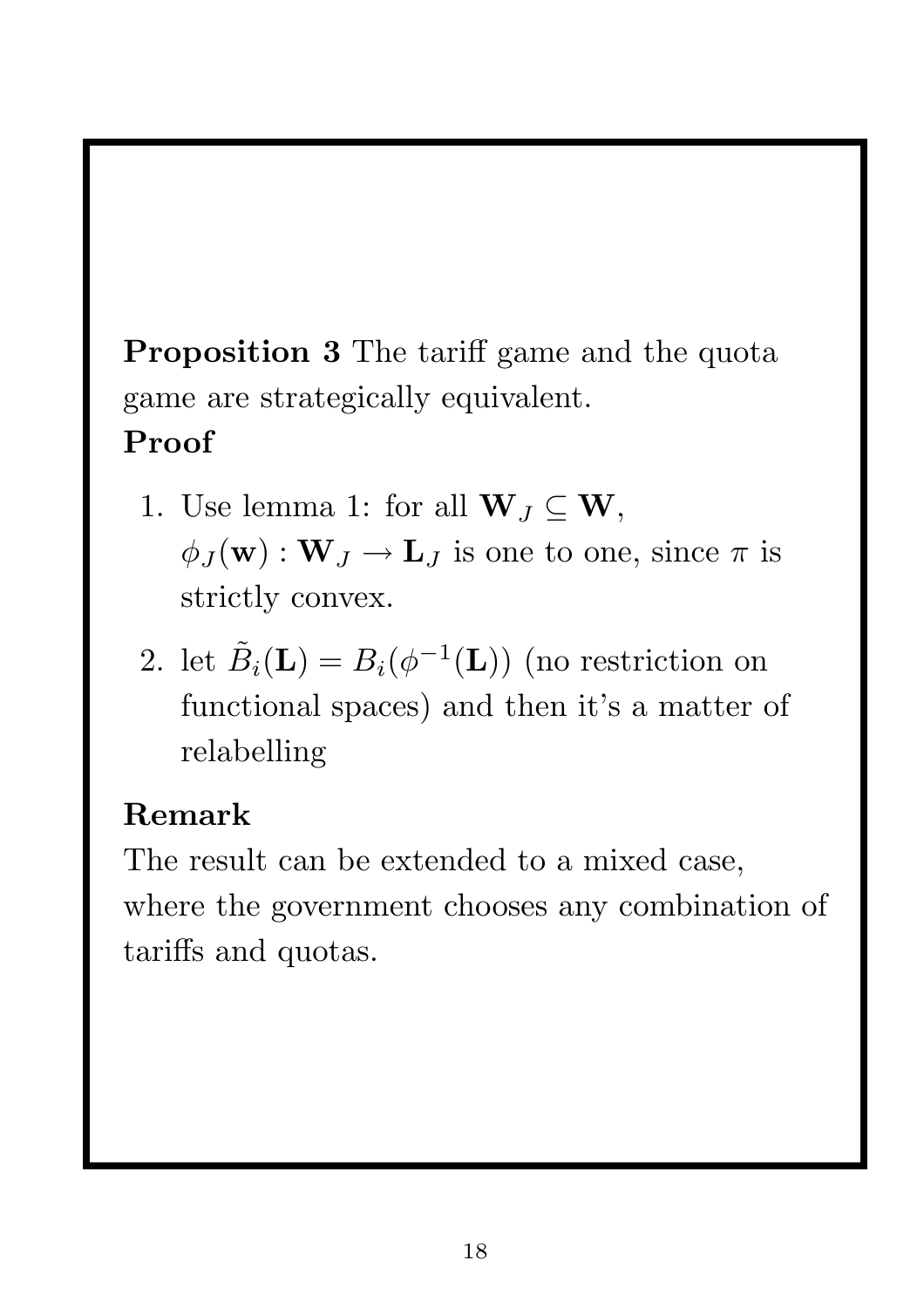### Empirical Part

Use modified version of the tariff equation

$$
t_j = \psi \left( \sum_i \frac{F_{ij}}{w_j} I_i \ell_i \right) + \gamma \left( \sum_i \frac{F_{ij}}{w_j} \ell_i \right) + \epsilon_j
$$

where 
$$
t_j = \frac{w_j - w_j^*}{w_j}
$$
,  $\psi = -\frac{1}{a + \alpha_\Lambda}$ ,  $\gamma = \frac{\alpha_\Lambda}{a + \alpha_\Lambda}$   
and  $\gamma - \psi = \frac{\alpha_\Lambda + 1}{a + \alpha_\Lambda}$ .

The testable implications are:

$$
\psi < 0
$$
\n
$$
\gamma > 0
$$
\n
$$
\psi + \gamma < 0
$$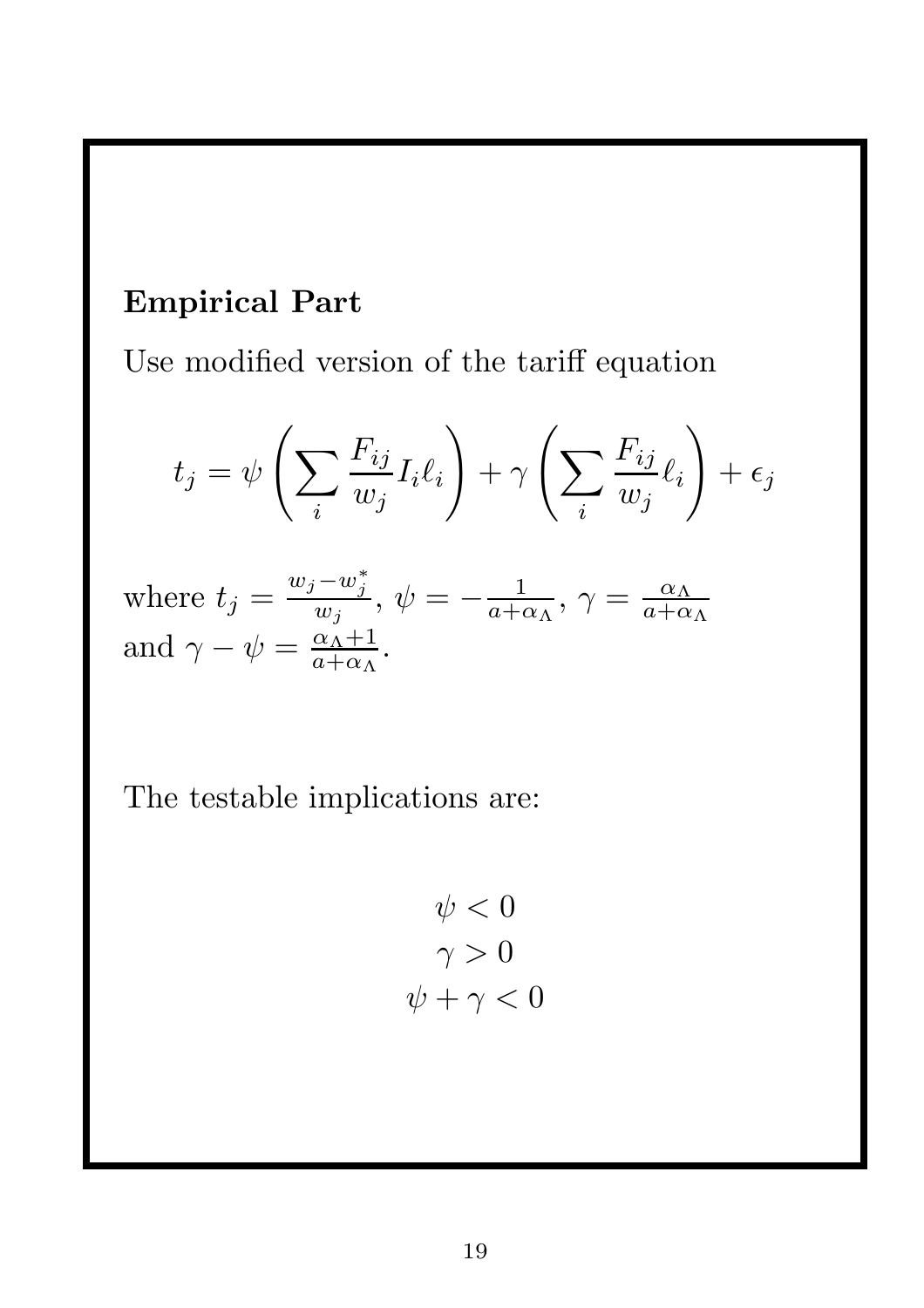## Data

One digit sectoral data for 20 OECD countries, 1995

- Domestic wages: average hourly earnings
- Rate of return on assets from *Compustat Global Vantage*
- International prices: weighted index of foreign prices
- Domestic demand and supply of factors: **OECD**
- Lobbying:
	- 1. labor: gross union density
	- 2. capital: capital per employee (Gawande, 1997)
- $F_{ij}$ s: first stage estimation of a CD aggregate production function accross countries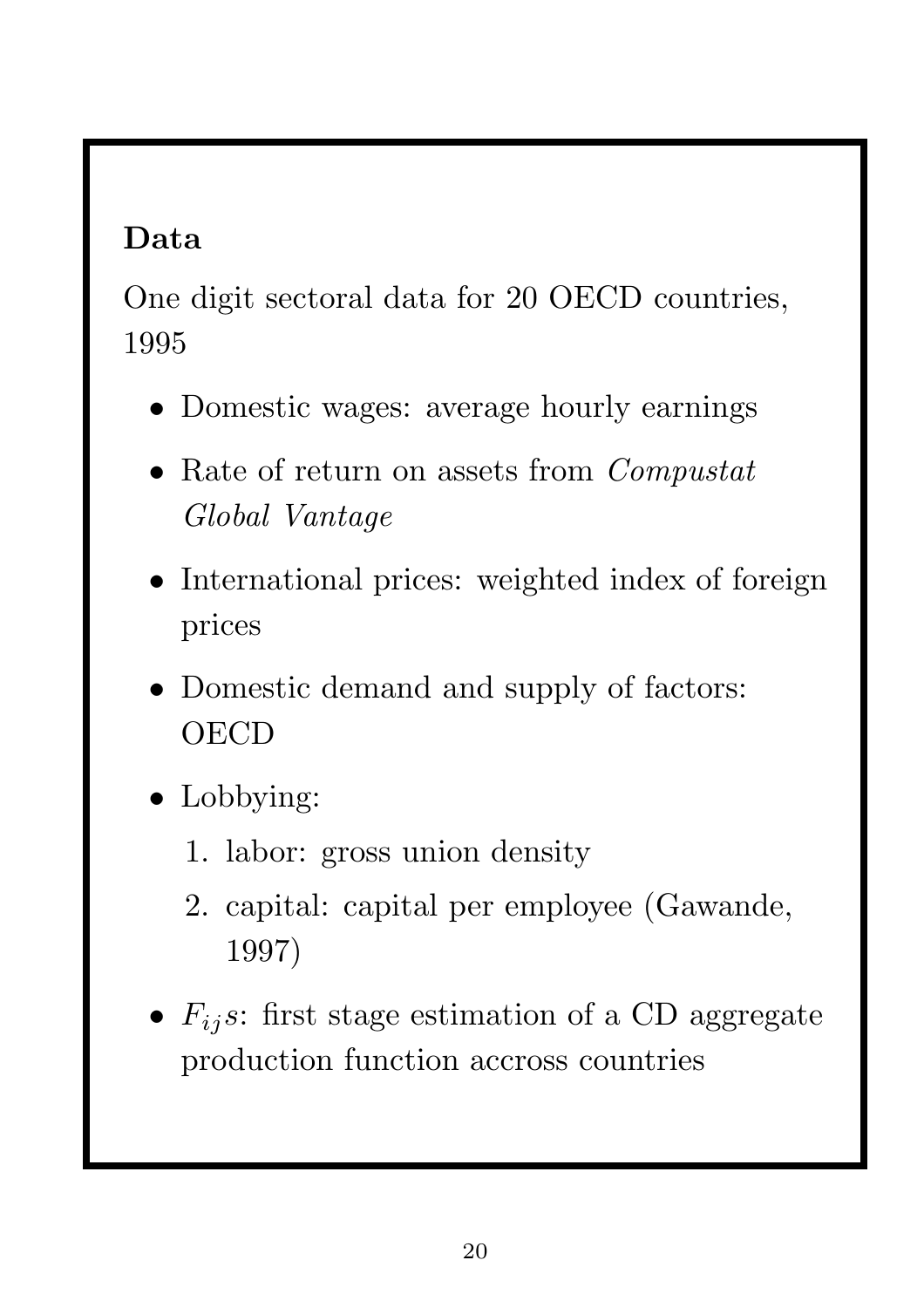# Results

| Coefficient                    | Tariff (USD) | Tariff (PPP) |  |
|--------------------------------|--------------|--------------|--|
| $\gamma$                       | 0.001403     | 0.001407     |  |
|                                | (0.000085)   | (0.000085)   |  |
| $\psi$                         | $-0.01063$   | $-0.01064$   |  |
|                                | (0.00063)    | (0.00064)    |  |
| $H_0: \psi + \gamma = 0$       | $-21.15$     | $-21.15$     |  |
| $\alpha_{\Lambda}$             | 0.1316       | 0.1319       |  |
|                                | (0.00072)    | (0.00072)    |  |
| $\overline{a}$                 | 93.8         | 93.9         |  |
|                                | (5.624)      | (5.607)      |  |
| Adj $R^2$                      | 0.751        | 0.752        |  |
| Observations                   | 93           | 93           |  |
| standard errors in parentheses |              |              |  |

Table 2: Estimation Results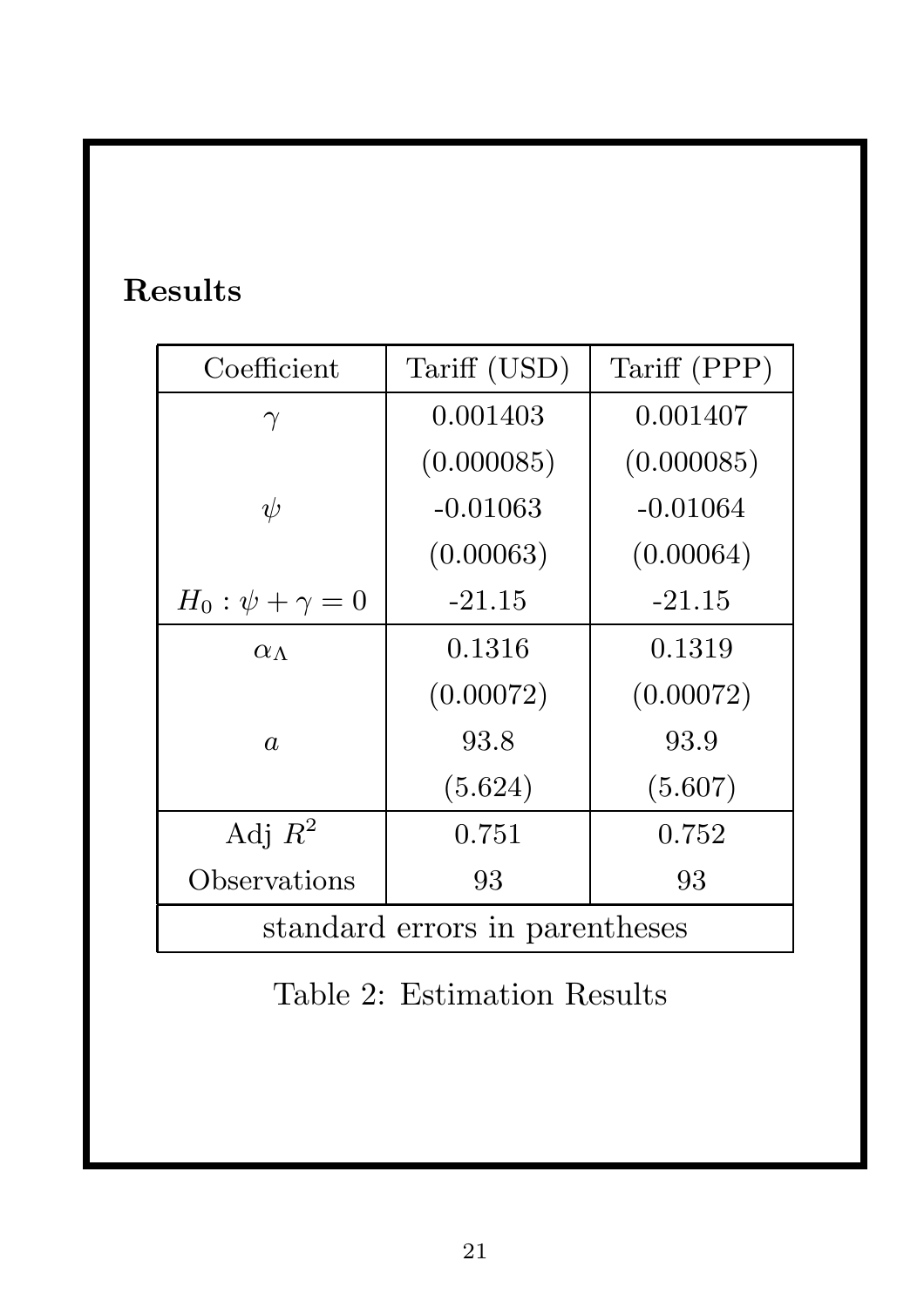# Conclusions

- General theory of endogenous formation of policy towards factor movements
- Complementarities in production are important
- Lobbying matters in explaining migration and FDI policies, but government is welfare-minded
- strong empirical support